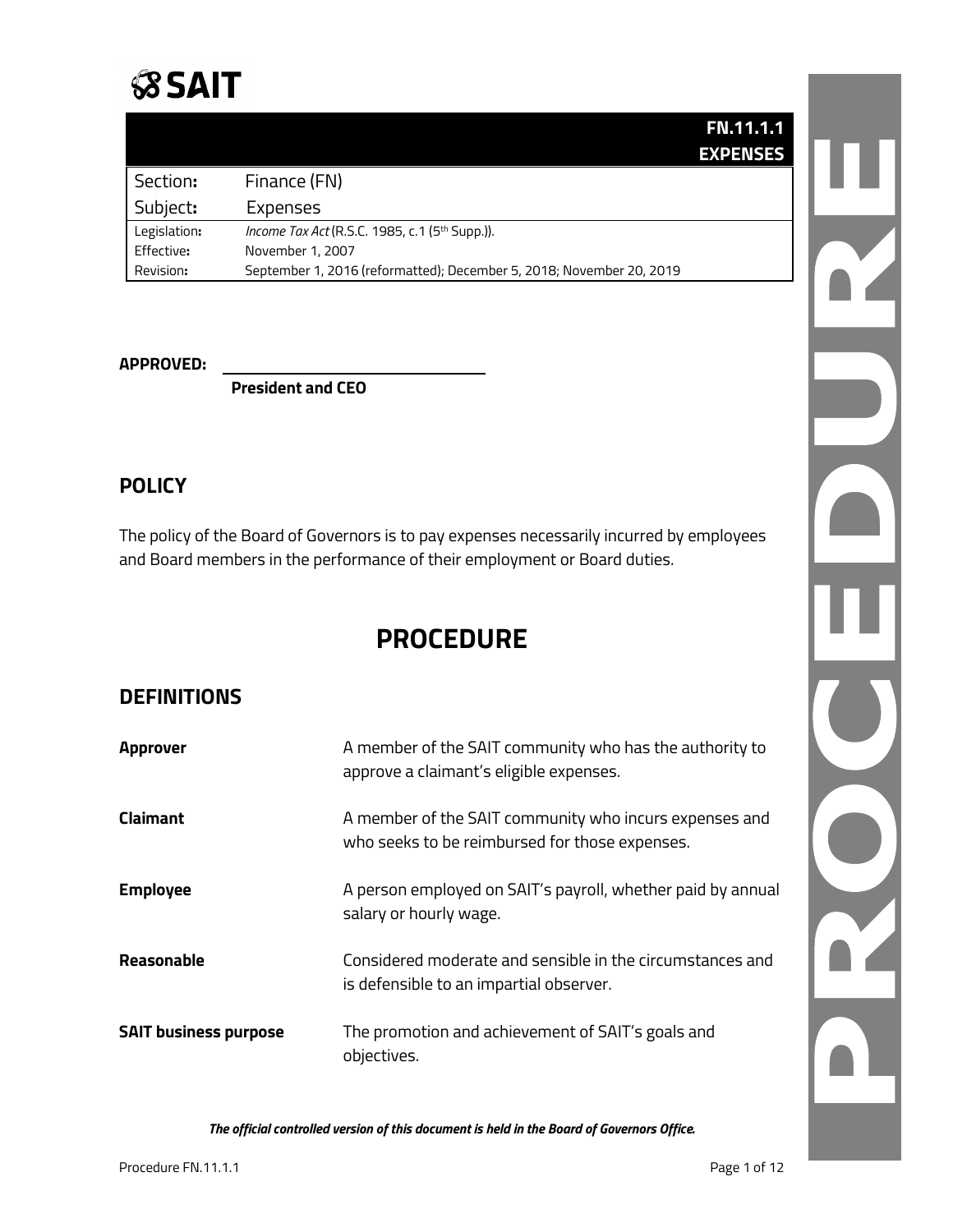

**SAIT community** SAIT's governors, employees, contractors, consultants and agents.

### **GOVERNING PRINCIPLES**

- 1. This procedure provides a framework of accountability for the effective oversight of SAIT resources in the payment of and the reimbursement for travel and other expenses.
- 2. Claimants and approvers are governed by the following principles:
	- a) SAIT's funds are to be used prudently and responsibly, and with a focus on accountability and transparency.
	- b) Expenses must support activities that have a SAIT business purpose.
	- c) Expenses must be reasonable, necessary and economical with due regard for cost, duration, practicality, health, safety and security.
	- d) Expenses claimed must be expenses that have been actually incurred.
	- e) Prior approval to incur expenses must be obtained where appropriate.
	- f) Claims must be:
		- i) Able to withstand the scrutiny of internal auditors, external auditors and members of the public.
		- ii) Explained and documented.
		- iii) Reasonable and appropriate.
		- iv) Compliant with this procedure.
- 3. An expense or a portion of an expense shall not be claimed or approved more than once or by multiple processes.
- 4. Expenses incurred by one member of the SAIT community on behalf of another must be attributed to the individual for whom those expenses were incurred.
- 5. When individuals from the same school/department share an expense, they should each pay for their own expense if they all have their own P-cards. In situations where they do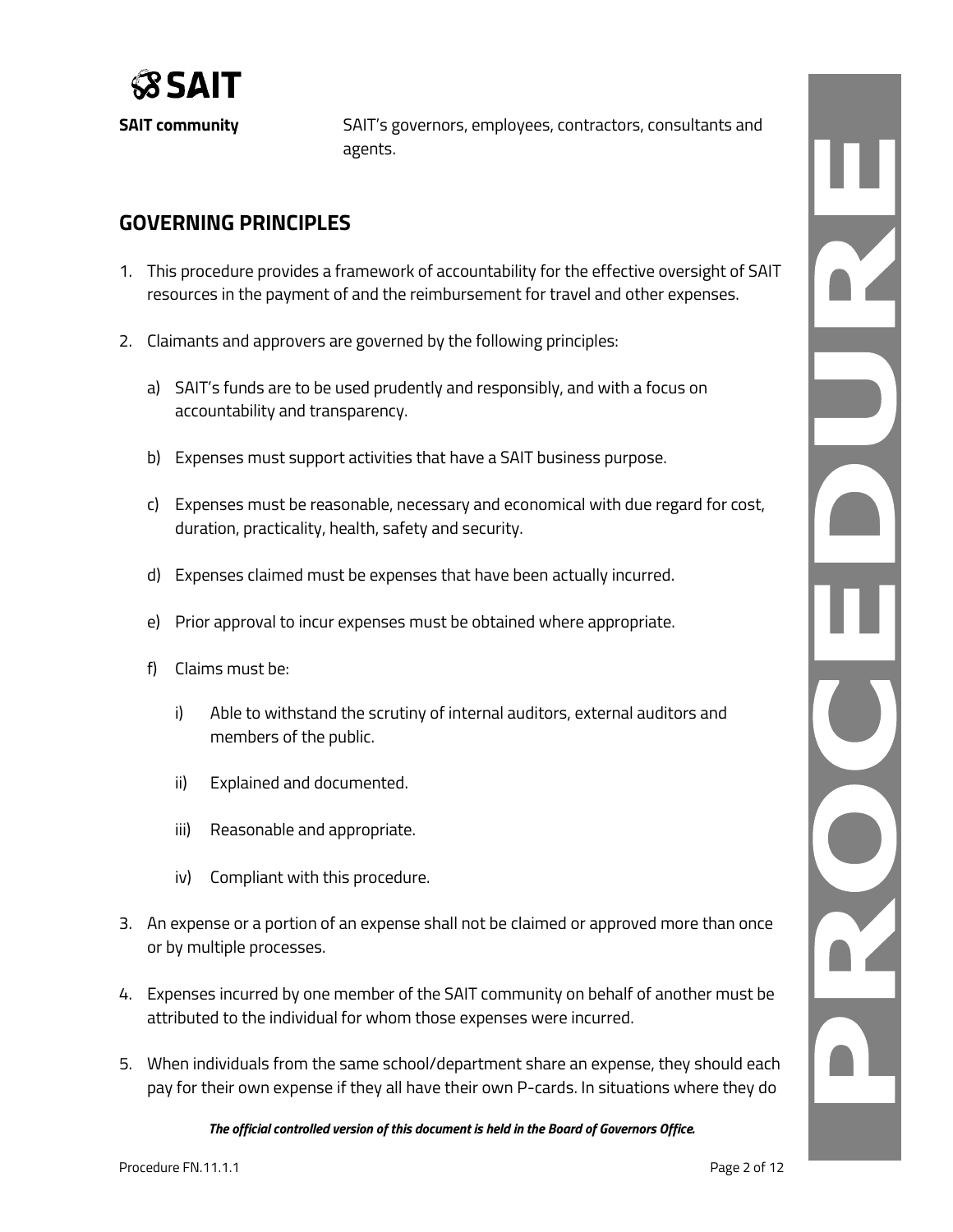

not all have their own P-cards, the most senior individual pays for the entire expense.

- 6. This procedure applies regardless of how an expense has been paid for or is being reimbursed.
- 7. A claim should normally be submitted within 30 business days after the occasion giving rise to the claim.
- 8. Expenses arising from a misinterpretation of procedure or from a mistake are not necessarily eligible for reimbursement. The Finance Department will provide advice and recommendations to the approver when such situations occur.
- 9. Expenses arising from non-compliance with this procedure and/or related procedures are not eligible for reimbursement.
- 10. Expenses relating to hosting events are covered in procedure FN.11.1.3 Hosting Expenses.
- 11. Finance is responsible for administering and supporting compliance with this procedure.

# **PROCEDURE**

#### **A. Supporting Documentation**

- 1. All expenses require sufficient and appropriate supporting documentation for approval and audit purposes. This documentation includes:
	- a) A receipt where possible, subject to the exceptions in paragraph D.3 of this procedure, and which provides:
		- i) Name of the vendor.
		- ii) Date of purchase.
		- iii) Description of goods or services received.
		- iv) Amount of the expense.
		- v) Method of payment.
	- b) Information that clearly explains the "who, what, when, where, and why" of the expense.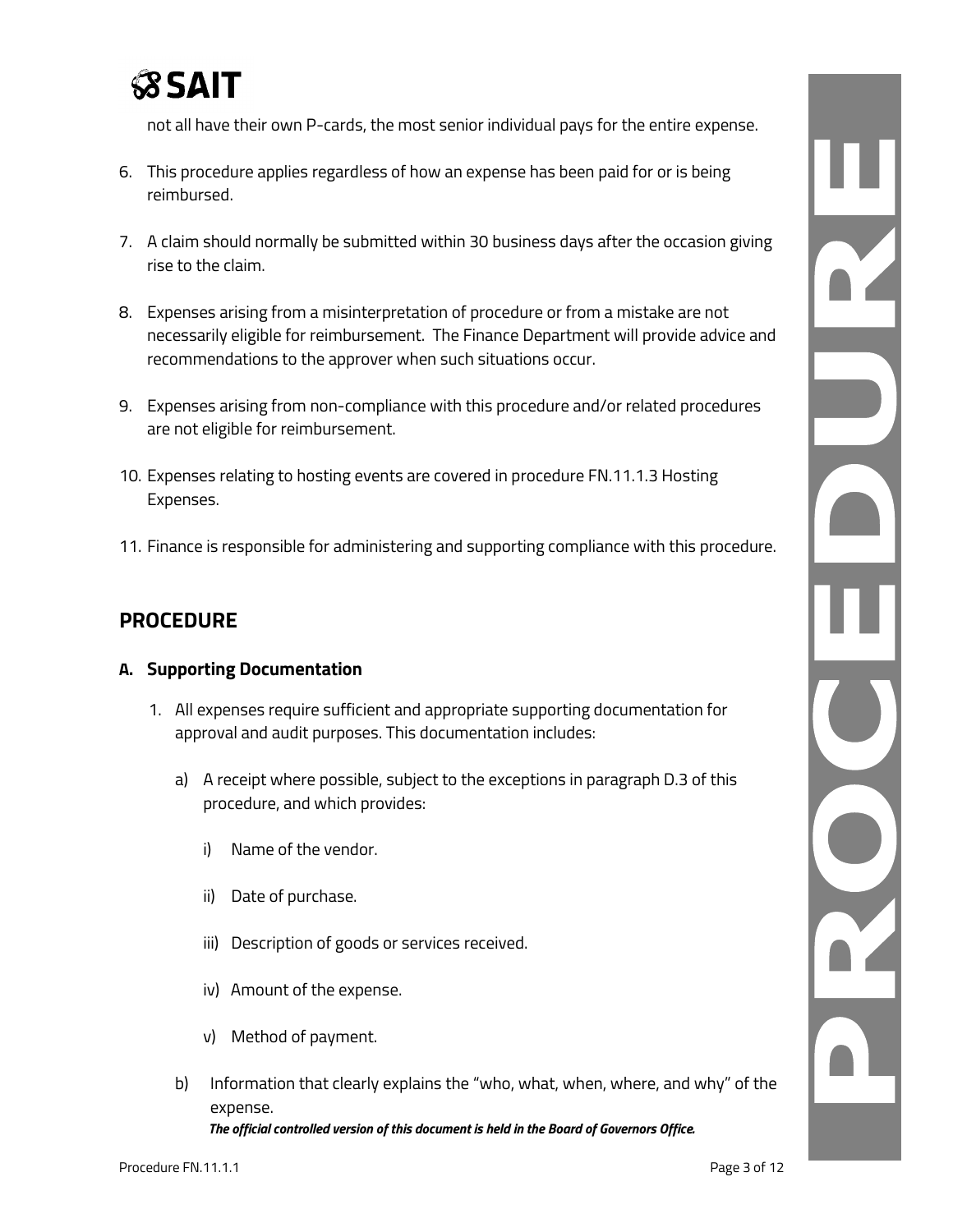

- c) In the case of foreign exchange amounts, a copy of the card statement or a printout from the Bank of Canada website supporting the exchange rate applied.
- 2. A debit or credit card receipt is not sufficient supporting documentation on its own.
- 3. For all expenses other than those described in paragraph D.3 of this procedure, an authorized missing receipt form must be submitted if a receipt cannot be supplied.

#### **B. Approval**

- 1. An expense must be authorized in order to be considered eligible for reimbursement.
- 2. Authority for approvals is determined by the signing authorities set out in procedure FN.12.1.1 Signing Authority - Revenue Generating, Expenditure and Other Agreements/Contracts.
- 3. The approver is responsible for:
	- a) Determining when expenses are necessary.
	- b) Ensuring travel arrangements best meet the needs of both SAIT and the traveling member of the SAIT community.
	- c) Documenting the approver's rationale for approval decisions where the approver has exercised discretion.
- 4. Preapproval for travel and/or professional development is at the discretion of the school/department incurring the expense. Preapproval is managed through the Preapproval for Business Travel and Professional Development (AP-60) form, available on SAITNow.

### **C. Methods of Payment**

- 1. The preferred and first choice method of payment should be a direct payment to the vendor. Reimbursement should only be made in situations where a direct method of payment cannot be made.
- 2. Direct methods of payment include:
	- a) SAIT credit card.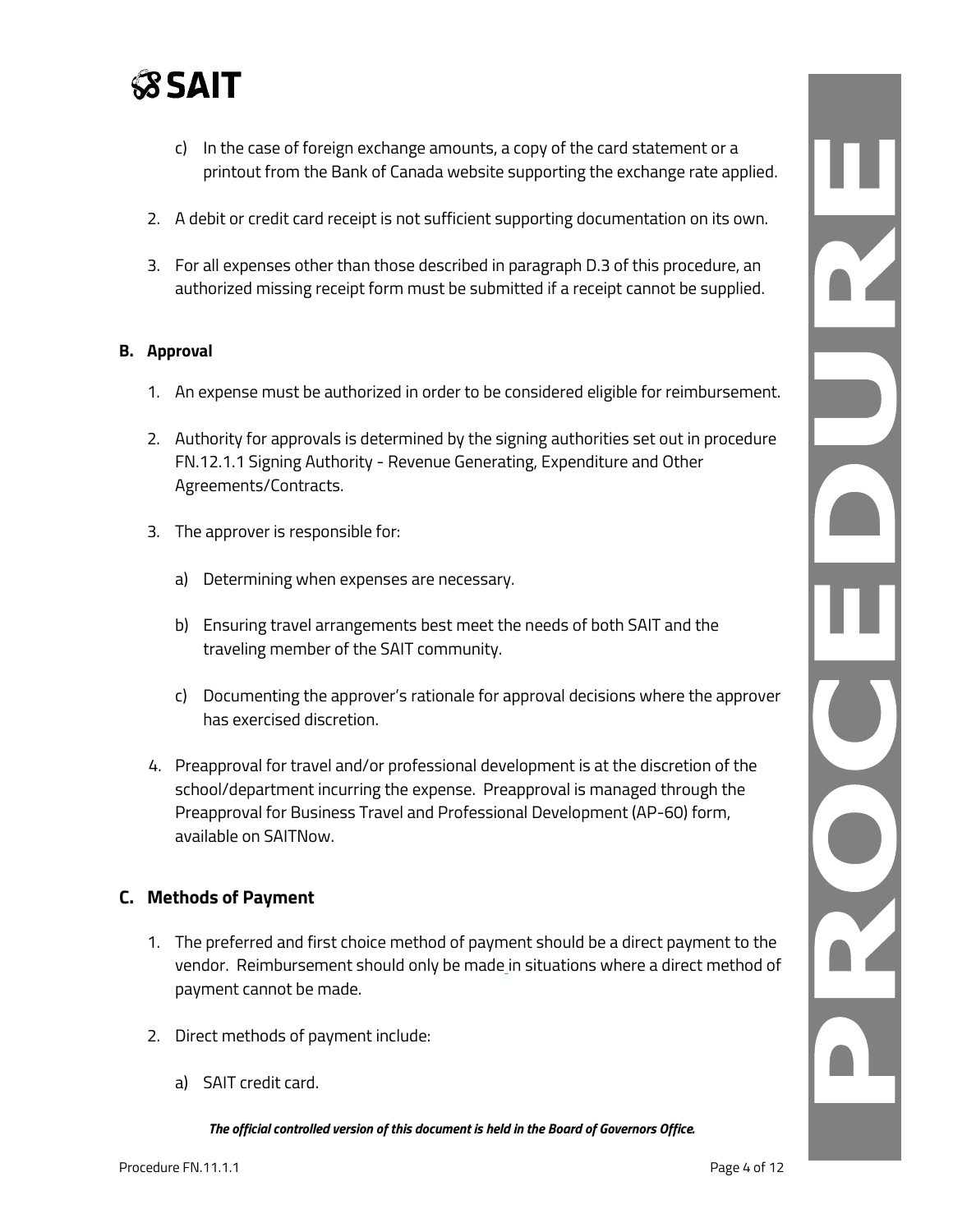

- b) Purchasing requisition system.
- 3. Reimbursement methods of payment include:
	- a) Petty cash may be used for eligible expenses less than \$25, including GST. Refer to procedure FN.11.1.5 Petty Cash for further information.
	- b) Advances:
		- i) Travel advances are not normally permitted. If needed a temporary SAIT credit card can be provided by Finance. If the SAIT credit card is not accepted by the vendor, then a request for travel advance must be approved by the employee's supervisor and supported by a Preapproval for Business Travel and Professional Development (AP-60) form. Supporting documentation and repayment of unused funds must be submitted to Accounts Payable within 10 business days of the completion of travel.
		- ii) Group meal advances:
			- Can only be obtained if the meal destination does not accept the SAIT credit card.
			- The Athletics and Recreation Department may apply for team meal advances by submitting the request to Accounts Payable five business days before the travel date.
			- The completed team meal advance form and repayment of unused funds must be submitted to Accounts Payable within 10 business days after the travel date.
			- If the travel is cancelled, Accounts Payable must be notified and repayment of funds submitted within five business days.
		- iii) Finance has the right to suspend privileges for failure to comply with the above requirements.

#### **D. Travel Expenses**

- 1. Travel for SAIT business purposes is governed by the following principles:
	- a) Travel is not permitted to a destination which has an "avoid all travel" or "avoid non-essential travel" advisory, as per the Canadian government's travel advisory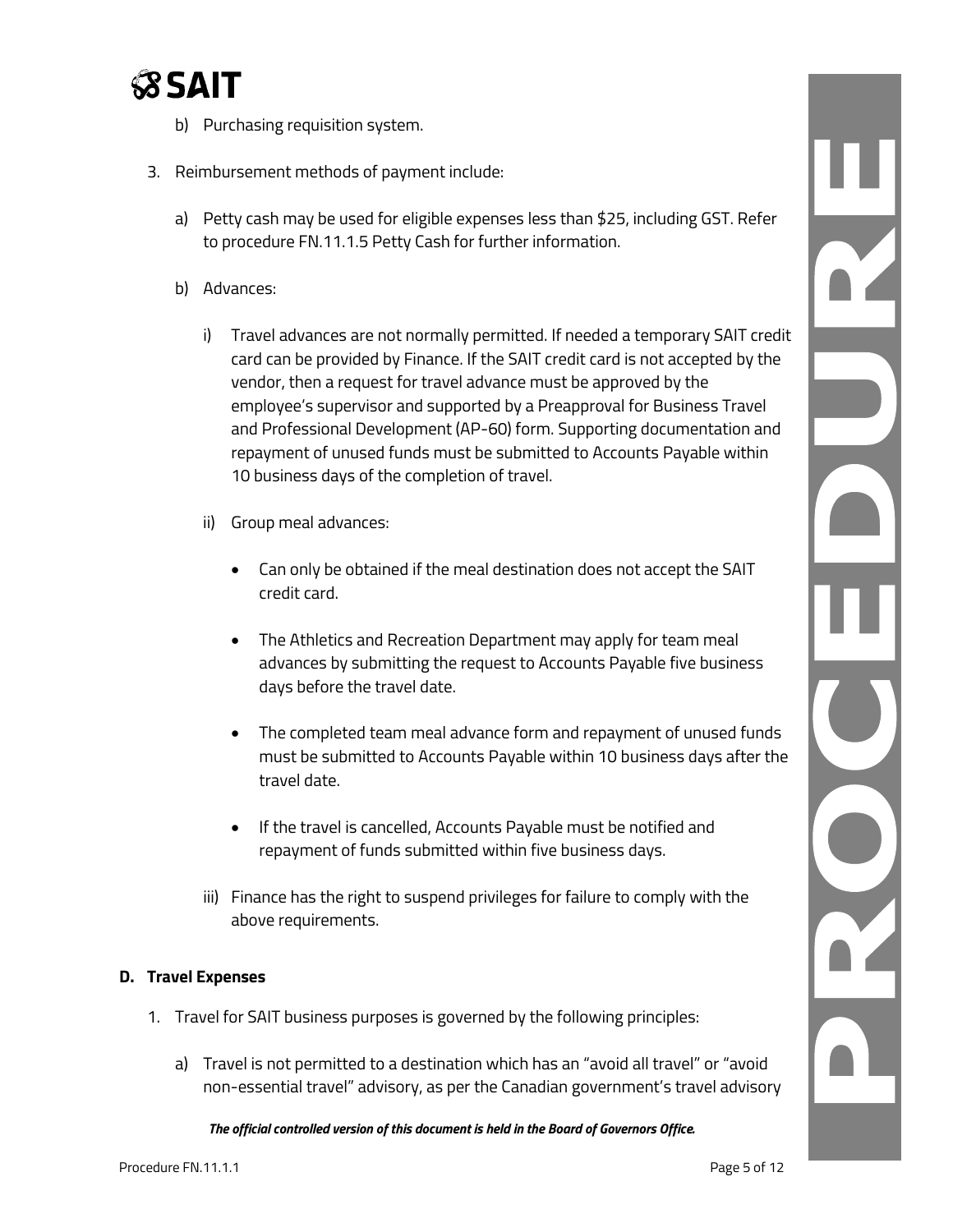

website two business days before the scheduled departure date unless approved by executive management.

- b) It is the traveler's responsibility to be informed about risks when travelling and to take appropriate precautions to avoid unnecessary risks and dangers.
- c) If personal travel is combined with travel for SAIT business, only the portion of expenses related to a SAIT business purpose is an eligible expense.
- 2. Reasonable and necessary costs incurred as a result of an emergency, illness, injury or death can be claimed as an expense when the costs are:
	- a) Additional to costs normally incurred when not travelling.
	- b) Not payable under an insurance policy or other authority.
- 3. The following incidental expenses for overnight travel are considered eligible for reimbursement without a receipt:
	- a) Gratuities (excluding meals).
	- b) Personal phone calls, within reason.
	- c) Coin laundry after four consecutive nights of travel.
- 4. Air Travel
	- a) Air travel for all employees must be booked through SAIT's central travel provider unless authorized by the divisional vice president or by the president and CEO to book directly with the service provider.
	- b) Air flights must be booked based on the most direct reasonable route for business purposes.
	- c) The maximum eligible expense for air travel is economy class, except as provided in the following paragraph.
	- d) Business class airfare will only be approved if it has been authorized by the divisional vice president, the president and CEO, or the chair of SAIT's Board of Governors, as applicable, in situations where travel is outside of Canada or the United States, unless specified in an employment agreement. Business class travel must be approved in advance of the travel and evidence of pre-approval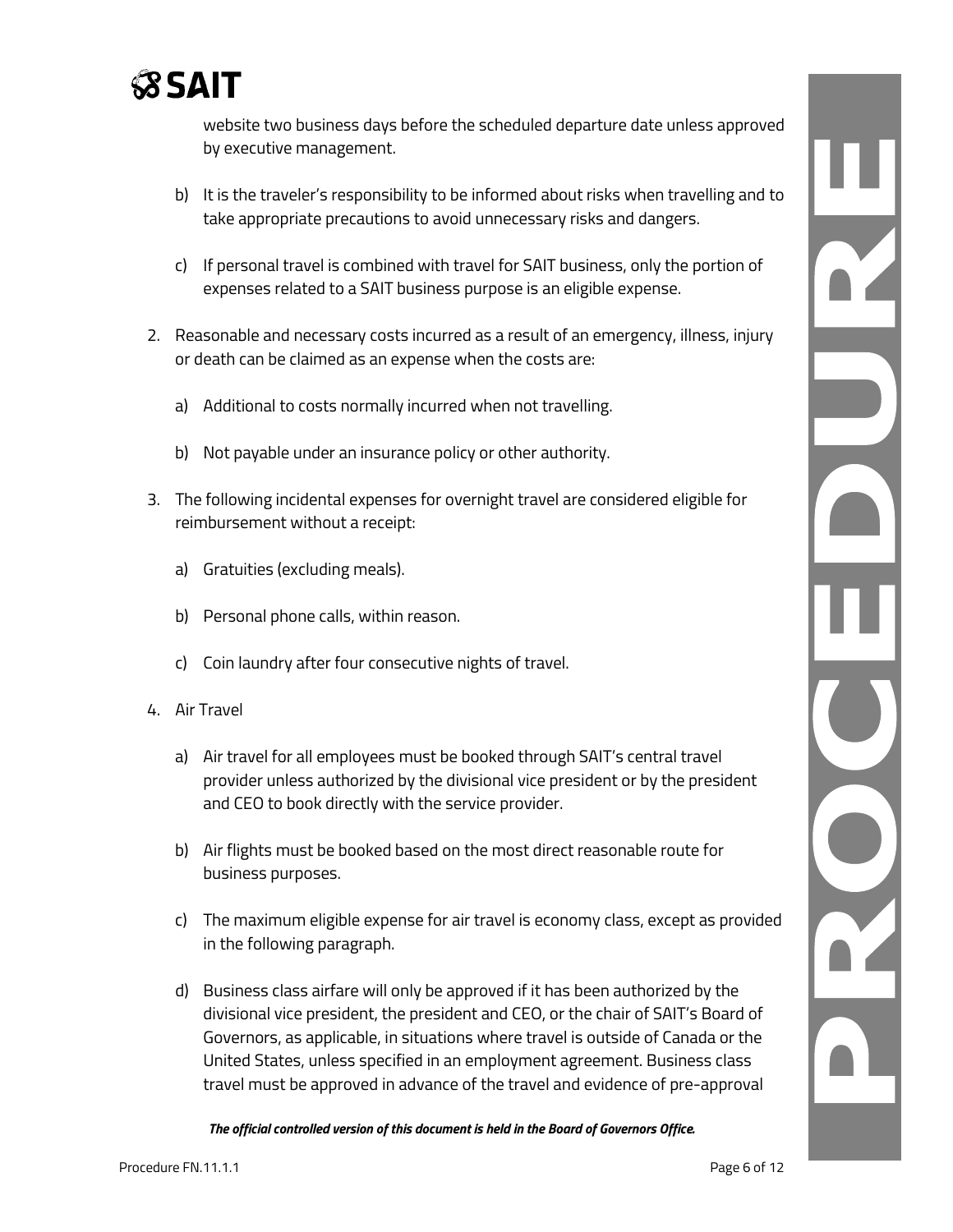

must be attached to the claim submitted to Accounts Payable.

- 5. Transportation by Third Party Vehicle or Ride Share
	- a) Rental vehicles may be booked either through SAIT's central travel provider or directly with the service provider.
	- b) A claimant may claim the expense of
		- i) Hiring or renting third party vehicles, including rental, insurance, and gas.
		- ii) Hiring a taxi or ride sharing service. The expense of hiring a town car, limousine or similar vehicle may only be claimed if there is a valid SAIT business purpose for that hire or the cost is comparable to hiring a taxi or ride share service.
		- iii) Renting a vehicle if the size and type of the vehicle is appropriate for the number of passengers, road conditions, and nature of the need. A mid-sized vehicle is the standard class of rental vehicle. In-car navigation systems and electronic toll payment are reimbursable expenses, but expenses for all other convenience options are not reimbursable.
- 6. Transportation by the Claimant's Vehicle
	- a) An approver may authorize a vehicle kilometer reimbursement at the Government of Alberta's rate if a claimant uses the claimant's own vehicle to travel. This rate includes the cost of:
		- i) Fluids and lubricants.
		- ii) Fuel.
		- iii) Registration and insurance.
		- iv) Wear and tear on the vehicle.
		- v) Any other costs associated with operating a motor vehicle.
	- b) The distance travelled must be calculated based on the most direct route.
	- c) The distance travelled is recorded using the Travel Log form available on SAITNow, as part of the Canadian Expense claim form.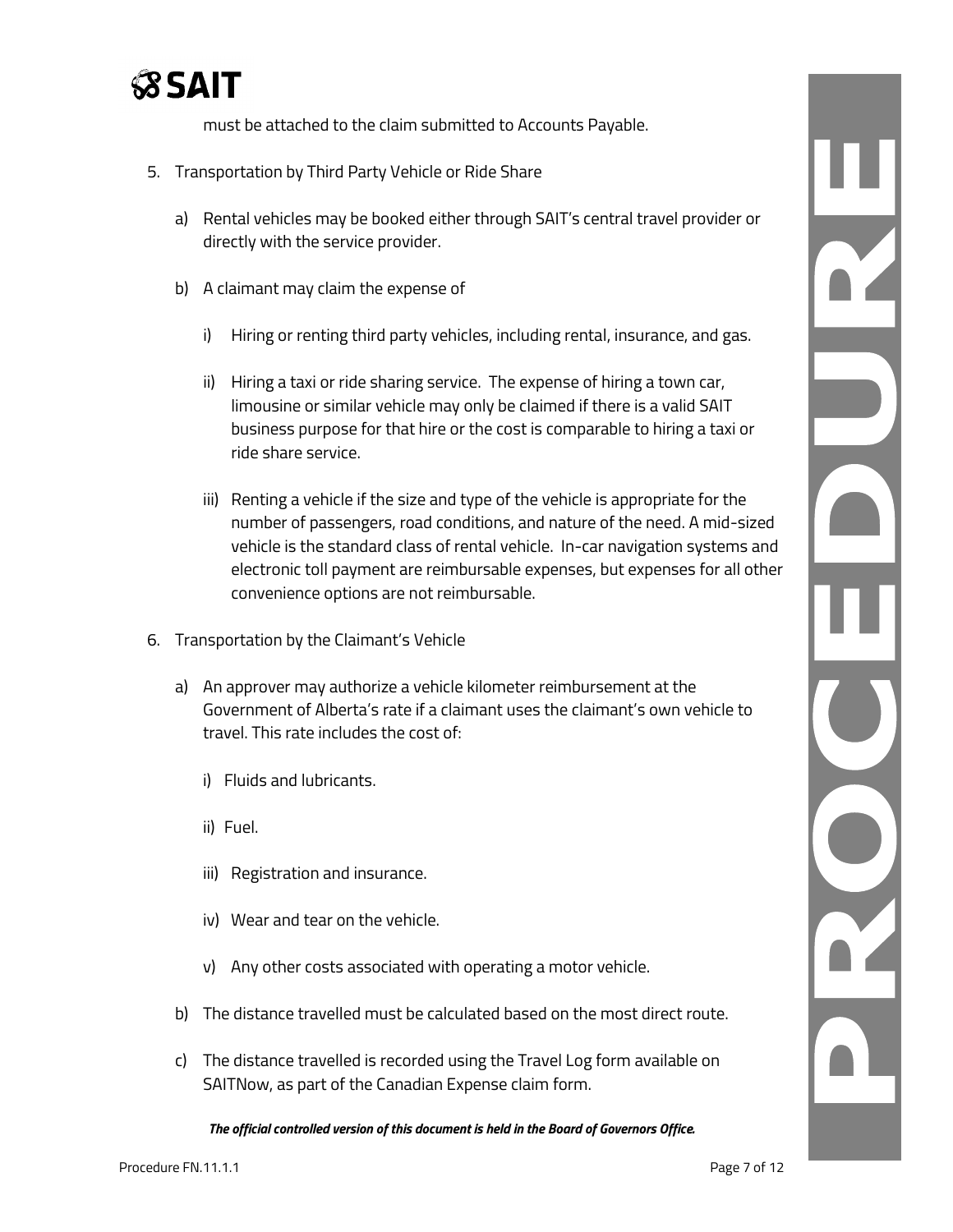

- d) A claimant cannot be reimbursed for travel expenses between the claimant's residence and the employee's office or primary place of work on regular days of business.
- 7. Other Modes of Transportation
	- a) The cost for other necessary modes of transportation can be claimed as an expense.
	- b) The claimant may claim the lesser of:
		- i) The actual expense of the transportation; or
		- ii) The equivalent expense of the most direct, practical and cost-effective route and mode of transportation.
- 8. The following other expenses may be claimed when traveling for SAIT business purposes:
	- a) Conference and seminar registration fees.
	- b) Parking expenses.
	- c) Long distance charges for personal phone calls, within reason.
	- d) Office service charges such as charges for photocopies, faxes, internet, etc.
	- e) Bottled water.
	- f) Travel visas, passports, passport renewal fees and other travel documents.
	- g) Vaccinations, inoculations and certificates of health.
	- h) Reasonable luggage fees.
	- i) Airline seat selection fees (only one allowable seat change).
	- j) Trip cancellation insurance fees.
	- k) Travel change fees.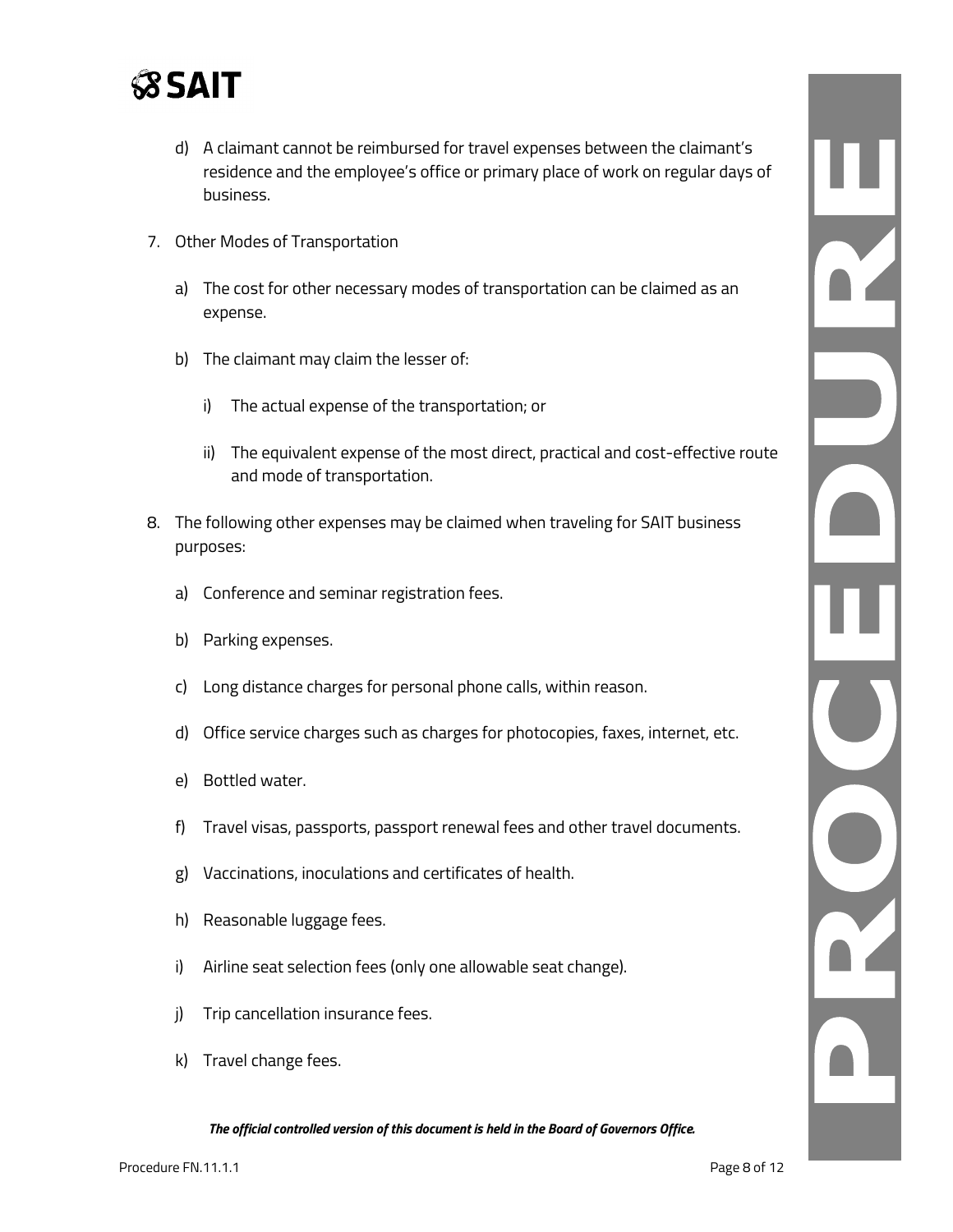

- l) Books, materials and supplies required for work duties.
- m) Coin laundry incurred after four consecutive nights of travel.
- n) Parks Canada pass limited to the duration of the event or activity.

### **E. Meal Expenses**

- 1. Meal expenses are eligible for reimbursement when the claimant is away from the SAIT campus and incurs the meal expense for a SAIT business purpose.
- 2. Meal expenses include the cost of food and beverages as shown on the receipt, plus gratuity, subject to the following:
	- a) The maximum eligible amount for the cost of individual meals is the rate stated in Appendix C on the National Joint Council's website [http://www.njc](http://www.njc-cnm.gc.ca/s3/en)[cnm.gc.ca/s3/en.](http://www.njc-cnm.gc.ca/s3/en) Entitlement to each meal is determined by the time of day that the travel occurs.
	- b) A gratuity should not exceed 15%, unless the meal provider has included a standard rate due to group size or business policy.
- 3. A claimant may not claim a meal expense if a meal is provided to the claimant at no cost, except in situations where the claimant declines that meal because of a demonstrated dietary restriction.
- 4. Supporting documentation for a meal expense claim must include:
	- a) An itemized receipt for the meal, including a meal charged to a hotel bill.
	- b) A list of attendees' names on the receipt.
	- c) The credit card receipt, for meals where the gratuity has been added to the credit card receipt.

#### **F. Accommodation Expenses**

1. Accommodation may be booked either through SAIT's central travel provider or directly with the service provider. Employees cannot book accommodation through share services such as, but not limited to, VRBO and Airbnb for safety reasons, unless they have obtain permission from their dean as evidenced on the AP60 form.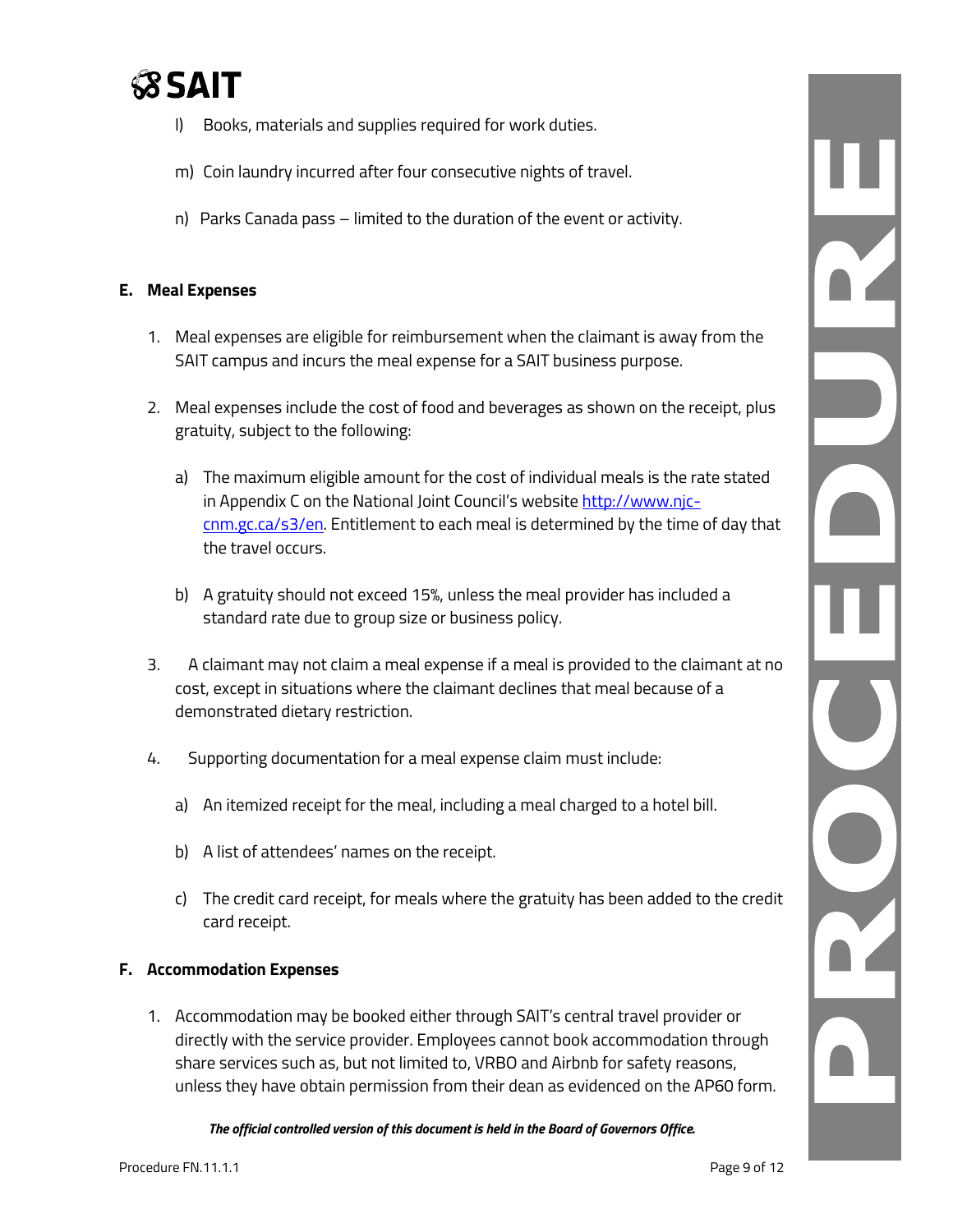

- 2. A claimant travelling for a SAIT business purpose who requires overnight accommodation away from the claimant's residence may claim the actual expense of accommodation.
- 3. Accommodation should be selected for reasonable rates, practicality, and business need.
- 4. The maximum eligible expense for private, non-commercial accommodation is the rate stated in Appendix C on the National Joint Council's website [http://www.njc](http://www.njc-cnm.gc.ca/s3/en)[cnm.gc.ca/s3/en.](http://www.njc-cnm.gc.ca/s3/en)

#### **G. Other Expenses**

- 1. A claimant may claim the expense of professional memberships where appropriate for the performance of the claimant's job.
- 2. SAIT may provide gifts, awards and rewards to employees for recognition as follows:
	- a) Gifts or awards of cash or near-cash (for example, gift certificates or gift cards) are prohibited, unless provided through programs managed by the Employee Services department.
	- b) The total fair market value of all other eligible non-cash gifts or awards that SAIT provides to an individual employee in a calendar year must be less than \$100, unless provided through programs managed by Employee Services. As these gifts/awards may be considered taxable benefits, the school/department must notify Employee Services each time one is provided to an individual employee, excluding items of small value such as mugs, t-shirts, plaques or a cup of coffee or tea.

#### **H. Expenses Not Eligible for Reimbursement**

- 1. Alcohol expenses are not eligible for reimbursement, except as specified in procedure FN.11.1.3 Hosting Expenses.
- 2. Other expenses not eligible for reimbursement include but are not limited to those set out in Schedule A, an Associated Document to this procedure.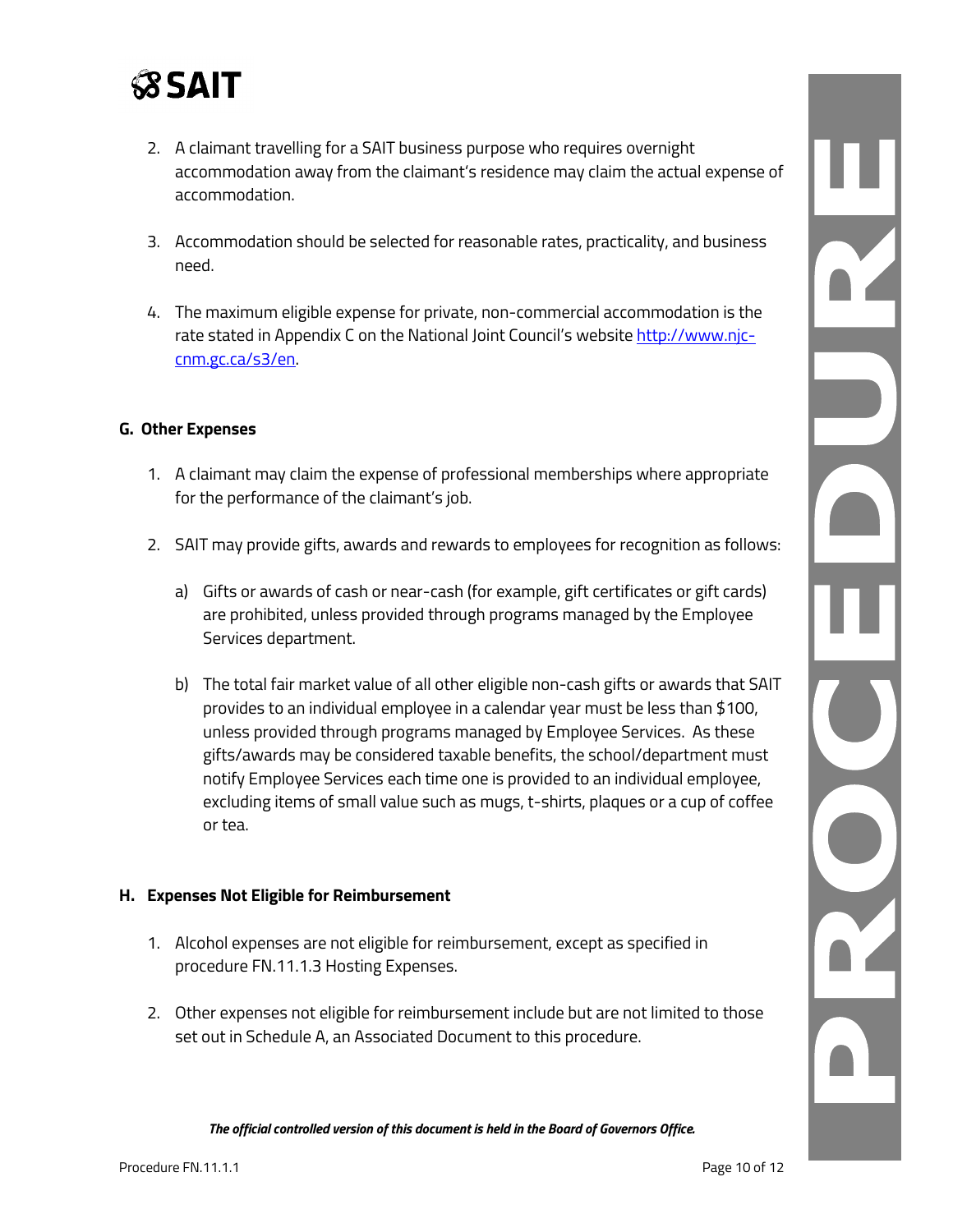

### **I. Non-Compliance**

- 1. SAIT is not responsible for the payment or reimbursement of an expense resulting from non-compliance with this procedure and/or related procedures.
- 2. If SAIT pays for an expense that is subsequently determined to be non-compliant with this procedure and/or related procedures:
	- a) The individual who incurred the expense must repay it to SAIT in a timely manner.
	- b) The individual's failure to comply with the preceding paragraph will result in Finance referring the matter to the individual's supervisor.
- 3. Finance will notify the appropriate signing authorities of patterns of non-compliance by claimants and/or approvers.
- 4. A persistent pattern of non-compliance may result in suspension or cancellation of privileges, discipline, or termination of employment, as per procedure HR.4.4.1 Corrective Action Procedures.

#### **J. Exceptions**

- 1. Circumstances may occur that are not addressed in this procedure and that require an exception to the procedure.
- 2. An exception to this procedure must be documented and formally approved by the applicable Vice President or President and CEO. The documentation required to support the exception is a full written disclosure of the exception, which must accompany the expense claim. This disclosure must set out:
	- a) The exception that is requested.
	- b) A reasonable explanation why this exception to the procedure is required.
	- c) Confirmation that the exception aligns with this procedure's Governing Principles.
	- d) All risks that the exception creates and how those risks will be mitigated and managed.
- 3. The applicable Vice President or President and CEO must approve the requested